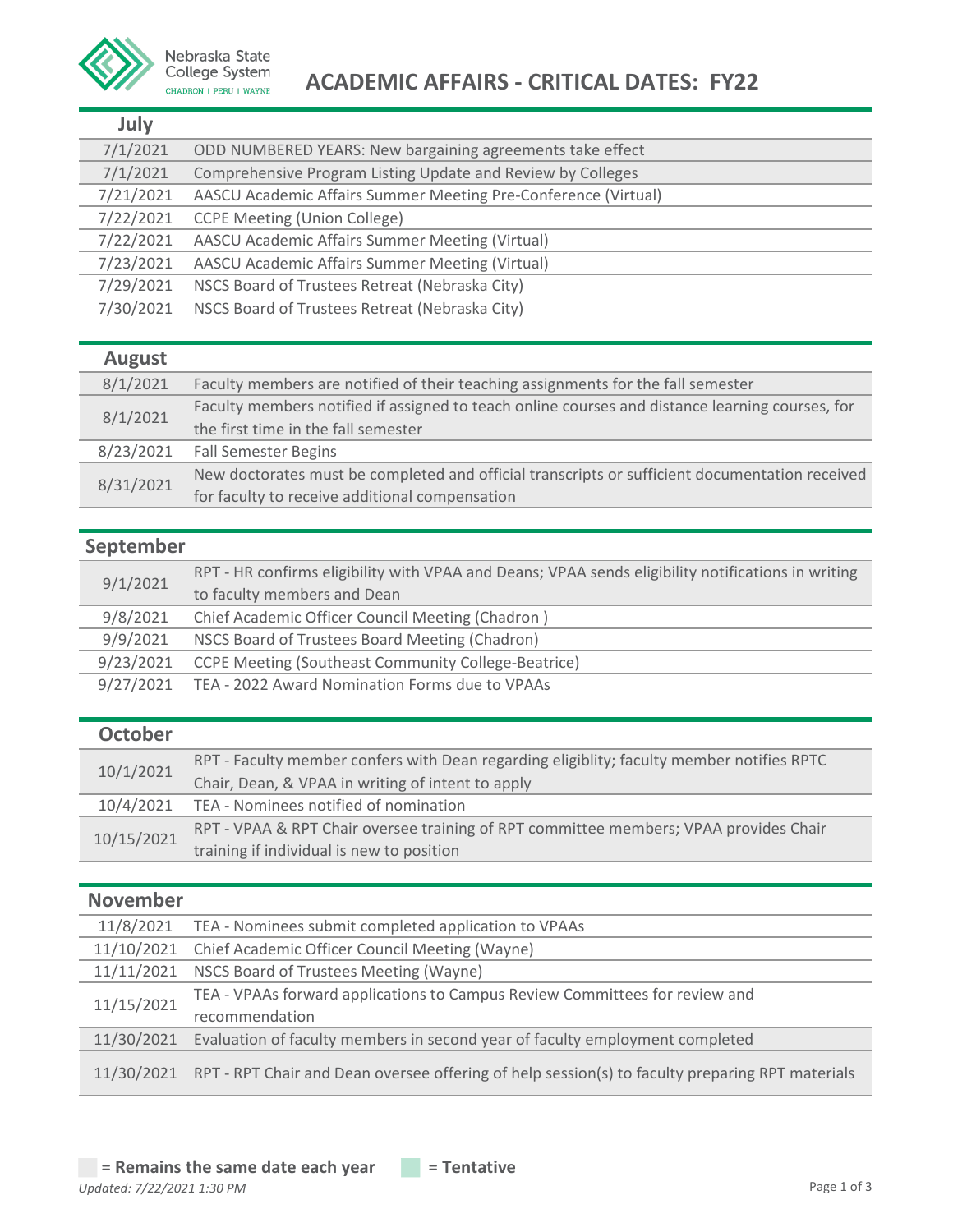

#### **December**

| 12/1/2021  | PRIOR TO: Requests for leave of absence for following year due according to deadline            |
|------------|-------------------------------------------------------------------------------------------------|
|            | established by VPAA                                                                             |
| 12/1/2021  | PRIOR TO: Applications for sabbaticals due according to deadline established by VPAA            |
| 12/2/2021  | <b>CCPE Meeting (Lincoln)</b>                                                                   |
| 12/15/2021 | Non-renewal notices due to faculty in second year of service                                    |
| 12/15/2021 | Faculty members are notified of their teaching assignments for the spring semester              |
| 12/15/2021 | Faculty members notified if assigned to teach online courses and distance learning courses, for |
|            | the first time in the spring semester                                                           |
| 12/17/2021 | <b>Fall Commencement</b>                                                                        |
| 12/31/2021 | Non-renewal notices due for NSCPA employees in third year of employment                         |
| 12/31/2021 | Six month non-renewal notices due for non-union professional staff in third year or more of     |
|            | employment                                                                                      |

#### **January**

l

| 1/11/2022 | RPT - Faculty submit application materials (1st day of spring term)              |
|-----------|----------------------------------------------------------------------------------|
| 1/10/2022 | <b>Spring Semester Begins</b>                                                    |
| 1/10/2022 | Chief Academic Officer Council Meeting (Lincoln)                                 |
| 1/11/2022 | NSCS Board of Trustees Board Meeting (Lincoln)                                   |
| 1/17/2022 | TEA - Recommendation from Campus Review Committees forwarded to VPAAs for review |
| 1/30/2022 | Faculty PAR/FIF/activity reports due to the Dean                                 |
| 1/31/2022 | TEA - Recommendation of VPAAs forwarded to Presidents                            |
|           |                                                                                  |

| <b>February</b> |                                                                         |
|-----------------|-------------------------------------------------------------------------|
| 2/1/2022        | Program Review Reports due to Vice Chancellor for APP                   |
| 2/1/2022        | Faculty notification in writing of President's sabbatical decision      |
| 2/1/2022        | Faculty leave of absence extension requests due                         |
| 2/1/2022        | RPT - Dean recommendations submitted to VPAAs                           |
| 2/14/2022       | TEA - 2022 Finalists forwarded by Presidents to Vice Chancellor for APP |

| <b>March</b> |                                                                                        |
|--------------|----------------------------------------------------------------------------------------|
| $3$ /?/2022  | AASCU Academic Affairs Symposium (TBA)                                                 |
| 3/1/2022     | PRIOR TO: Non-renewal notices due for faculty in first year of service                 |
| 3/1/2022     | RPT - RPT Committee recommendations submitted to VPAAs by Committee Chairs             |
| $3$ /?/2022  | <b>CCPE Meeting (TBA)</b>                                                              |
| 3/15/2022    | PRIOR TO: Non renewal notices due for NSCPA employees in second year of employment     |
| 3/15/2022    | RPT - VPAAs submit written recommendations to Presidents                               |
| 3/31/2022    | Three month non-renewal notices due for non-union professional staff in second year of |
|              | employment                                                                             |

## **April**